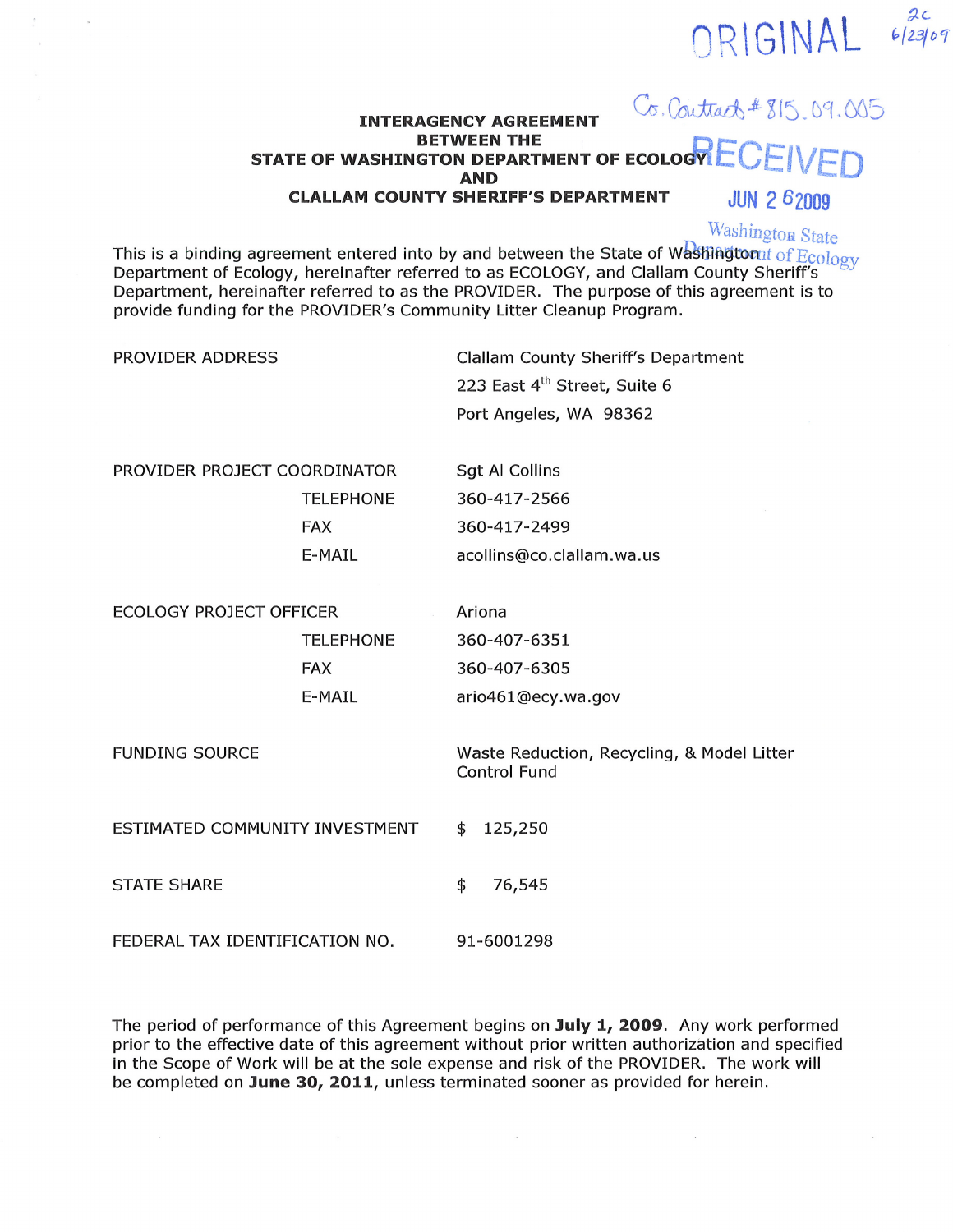PURPOSE STATEMENT: To remove litter and illegally dumped material from public lands and/or provide litter and illegal dump prevention education to citizens and other organizations,

It is agreed that the PROVIDER shall furnish the necessary personnel, equipment, material and/or services, and/or otherwise do all things necessary for or incidental to the performance of the scope of work set forth below.

### SCOPE OF WORK

#### Provider Responsibilities:

# 1. PROJECT: LITTER PICKUP AND ILLEGAL DUMP CLEANUP

Maximum Eligible Cost: \$71,545

Schedule: July L, 2OOg - June 30, 2011

Goal Statement: The PROVIDER will clean litter and illegal dumpsites from public roadways, parks, and other public access areas within Clallam County. This program will help to discourage future littering and allow for the maintenance of clean, safe, and healthy public areas and roadways in Clallam County.

Project Description: The PROVIDER shall partner with Public Works through the Roads Department (Roads) to clean county roadways as a first priority for litter pickup.

Litter and illegal dumpsite clean up shall occur for selected roadways and controlled areas by request and agreement with municipal, county, state, and federal agencies.

The work crew shall be comprised of two supervised inmate teams. Each team is composed of four to five Clallam County Corrections Facility minimum/medium security level inmates who are supervised by an experienced corrections officer. Teams shall work four (4) days per week, Monday through Thursday, six to seven and one-half hours per day,

The Chain Gang Officer shall be responsible for scheduling and coordinating daily activities for the work crews in coordination with Roads, law enforcement, citizen reports, and other agency representatives.

Each team shall be responsible for loading and transporting the litter to the transfer station for disposal except in situations of excessive quantities and/or large items. In these situations, the PROVIDER shall coordinate with Roads for pickup and transport.

The pROVIDER will be responsible for all safety training and will ensure the proper equipment is used. Signs and cones will be used to ensure the safety of the workers in traffic areas. The supervisor may attend ECOLOGY sponsored safety trainings as his/her schedule permits.

Eligible Costs: The PROVIDER shall use awarded funds to pay salary and benefits for corrections crew supervisors, administration costs (no more than 10% of the contract amount), and crew equipment and supplies.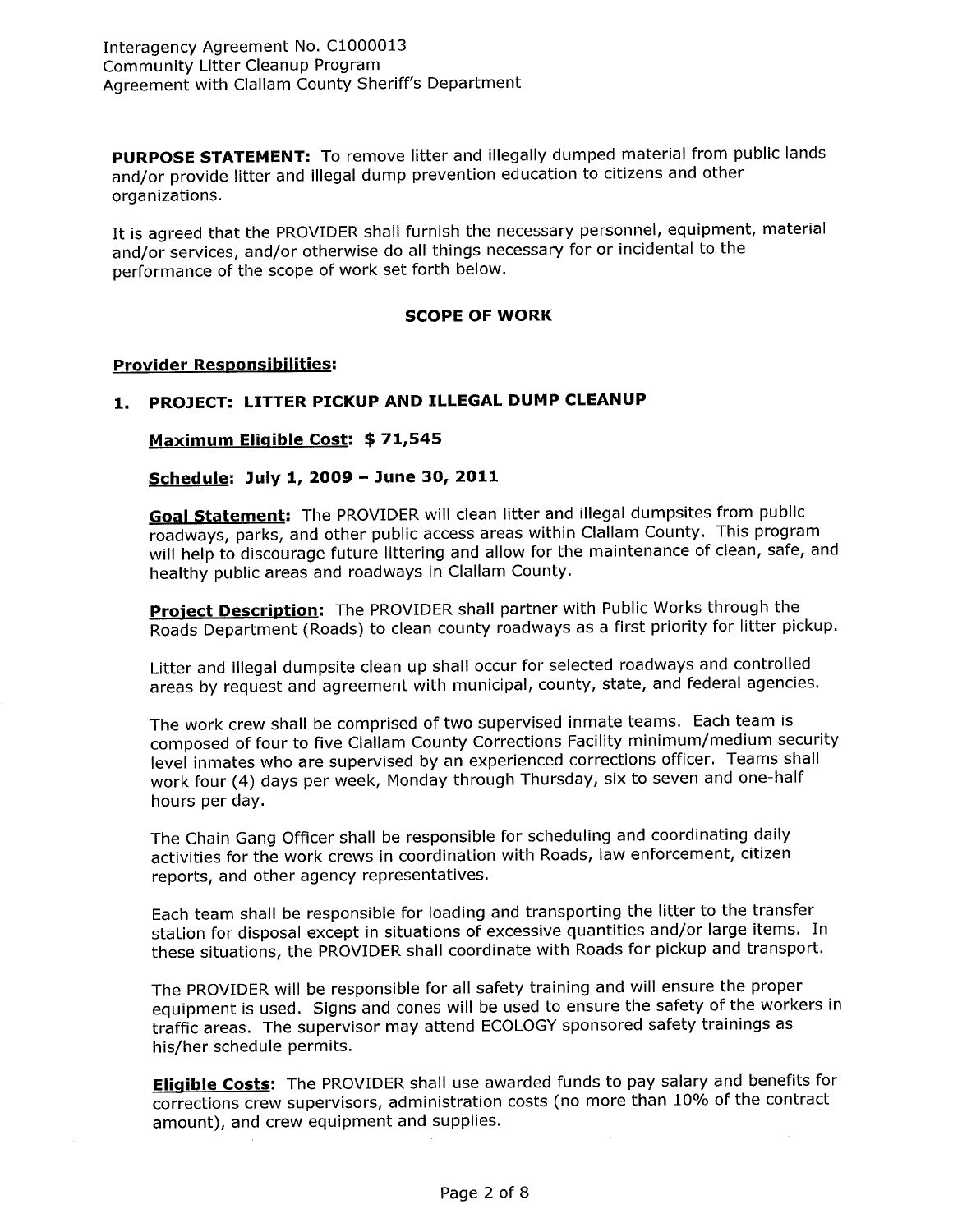Community Investments: Community Investments include the following:

- . The PROVIDER will provide the overall management, organization, correction crews, transportation, and training.
- . The PROVIDER will provide all vehicle and related expenses to transport the correction crew.
- . The project has the support and approval of the local Solid Waste Advisory Committee.
- . The City of Port Angeles, being the owner/operator of the landfill/transfer station and agency partner, waives all tipping fees.
- . Local businesses contribute by providing boots, sweaters, hats, coats, gloves, socks, and other supporting goods and services at cost, or substantially reduced rates.
- . The Roads Department assists in picking up large quantities of trash and dumpsite material and transporting to the landfill.

# Exoected Outcomes/Impacts:

| 2,000 Road miles to be cleaned       | 50,000 Pounds of litter collected           |  |
|--------------------------------------|---------------------------------------------|--|
| 25 Acres to be cleaned               | 135,000 Pounds of debris from illegal dumps |  |
| 300 Illegal dump sites to be cleaned | 2,750 Supervisor hours                      |  |
| 3,000 Pounds of material recycled    | 7,000 Total crew hours                      |  |

# 2. PROJECT: TOOLS AND TRUCKS

Maximum Eligible Cost: \$5,000

Schedule: July 1, 2OO9 - June 30, 2011

Goal Statement: To install one video camera at a high incident illegal dump site in order to catch illegal-dumpers and proceed with enforcement.

Project Description: One video camera and installation equipment will be purchased. The camera will be installed at one high incident illegal dump site with the intent of aggressive enforcement of existing litter laws to decrease the problem of increased illegal dumping,

Eligible Costs: ECOLOGY will pay up to \$5,000 of the initial cost to purchase a video camera and installation equipment.

**Expected Outcomes/Impacts:** This surveillance equipment will ensure that illegal dumpers are identified, and will be prosecuted and fined accordingly, hence decreasing future incidents of illegal dumping in these high incident areas.

Progress Reports: Progress Reports must be submitted with each payment request. Progress reports may not contain information for more than one quarter. For example, if the PROVIDER is permitted to submit a payment request for a period from July 1, 2009